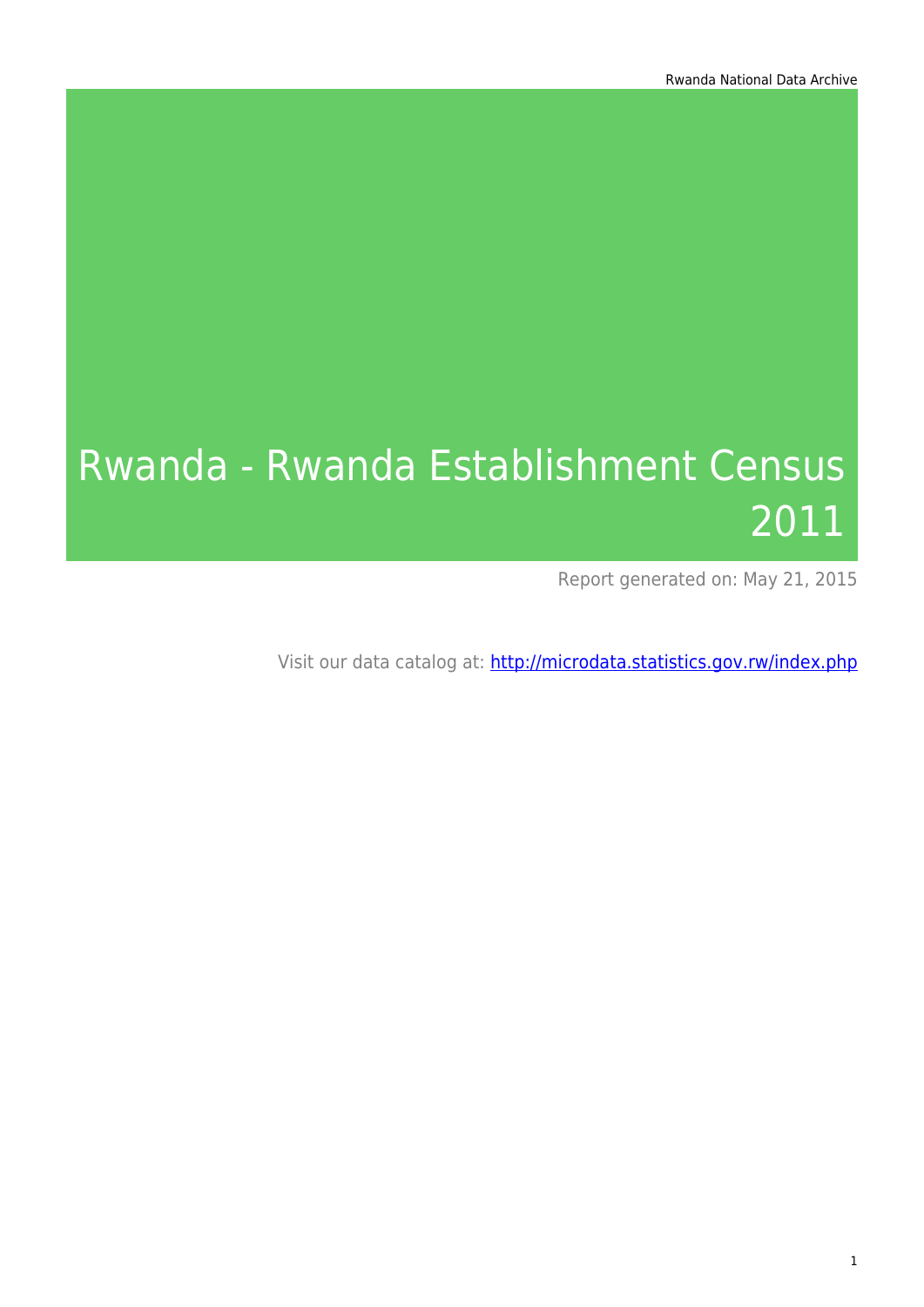# **Overview**

### Identification

**ID NUMBER** rwa-nisr-rec-2011-v1

### Version

#### **VERSION DESCRIPTION**

v1: Edited anonymous dataset for public distribution

#### **PRODUCTION DATE**

2011-08

#### **Overview**

#### **ABSTRACT**

The purpose of the Establishment Census 2011 was primarily to provide a comprehensive

picture of all economic activities in Rwanda, whether formal or informal.

The objectives of this study were the following:

a) To produce a comprehensive and updated data profile of all economic activities practiced by establishments operating in Rwanda;

b) To provide detailed tabulations for the establishments' characteristics, e.g. geographical location, number of employees, registration status, legal status, ownership, sector, manager/owner gender

c) To produce data necessary to classify establishments according to size into micro, small, middle, large and very large;

d) To lay out the data foundation needed to identify formal and informal economic sectors in Rwanda;

e) To help establishing a Business Register that can be utilized in carrying out future economic sample surveys and creating comprehensive data base and Geographic Information System (GIS) of the business community in Rwanda.

#### **KIND OF DATA**

Census/enumeration data [cen]

#### **UNITS OF ANALYSIS**

The unit analysis of this study is an establishment excluding govermental establishments which provide not-for-sale governmental services

#### Scope

#### **NOTES**

Economic activity, Legal status, Registration of establishment, Taxation, Capital employed, Regular operational accounts and Socio-economic characteristics of the establishment staff were the themes covered by Rwanda Establishment Census 2011.

#### **KEYWORDS**

Rwanda Establishment Census, Rwanda Establishment Census

### Coverage

#### **GEOGRAPHIC COVERAGE**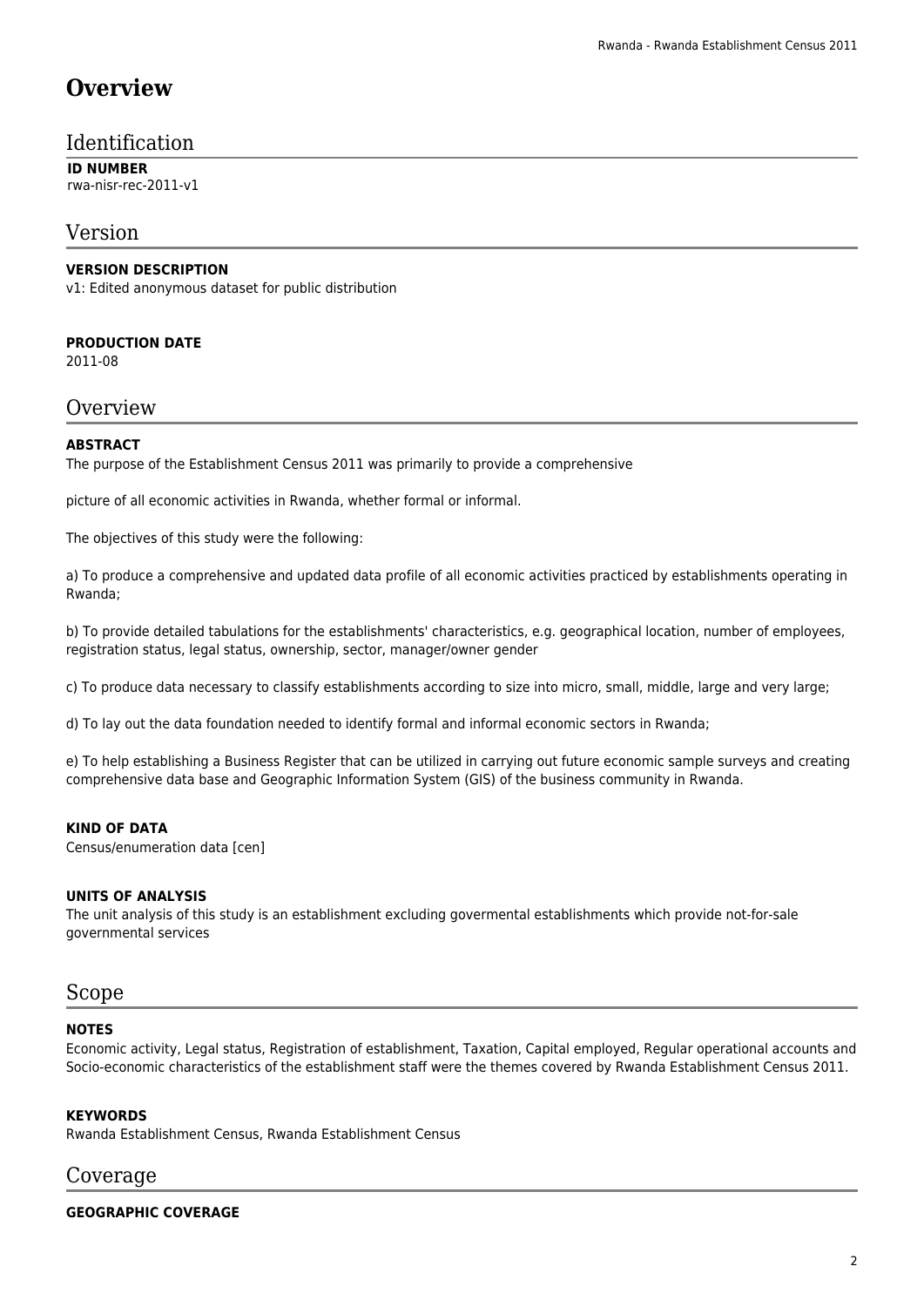#### **UNIVERSE**

The study covered all establishments except governmental establishments that provide not-for-sale services

# Producers and Sponsors

#### **PRIMARY INVESTIGATOR(S)**

| <b>Name</b>                                | <b>Affiliation</b>                        |
|--------------------------------------------|-------------------------------------------|
| National Institute of Statistics of Rwanda | Ministry of Finance and Economic Planning |

#### **OTHER PRODUCER(S)**

| <b>Name</b>                          | <b>Affiliation</b> | Role                 |
|--------------------------------------|--------------------|----------------------|
| Ministry of Trade and Industry       |                    | Technical assistance |
| Ministry of Public Service and Labor |                    | Technical assistance |
| <b>Private Sector Federation</b>     |                    | Technical assistance |

#### **FUNDING**

| Name                             | <b>Abbreviation</b> | Role                 |
|----------------------------------|---------------------|----------------------|
| Government of Rwanda             | GoR                 | Financial assistance |
| <b>Private Sector Federation</b> | <b>PSF</b>          | Financial assistance |

#### **OTHER ACKNOWLEDGEMENTS**

| <b>Name</b>      | <b>Affiliation</b>           | Role                      |
|------------------|------------------------------|---------------------------|
| Local Government | Ministry of Local Government | Awareness and mobilzation |

### Metadata Production

#### **METADATA PRODUCED BY**

| <b>Name</b>                                   | <b>Abbreviation   Affiliation</b> |                                           | Role              |
|-----------------------------------------------|-----------------------------------|-------------------------------------------|-------------------|
| National Institute of Statistics of<br>Rwanda | <b>NISR</b>                       | Ministry of Finance and Economic Planning | Study description |

#### **DATE OF METADATA PRODUCTION**

2015-03-24

**DDI DOCUMENT VERSION** v1

**DDI DOCUMENT ID**

ddi-rwa-nisr-rec-2011-v1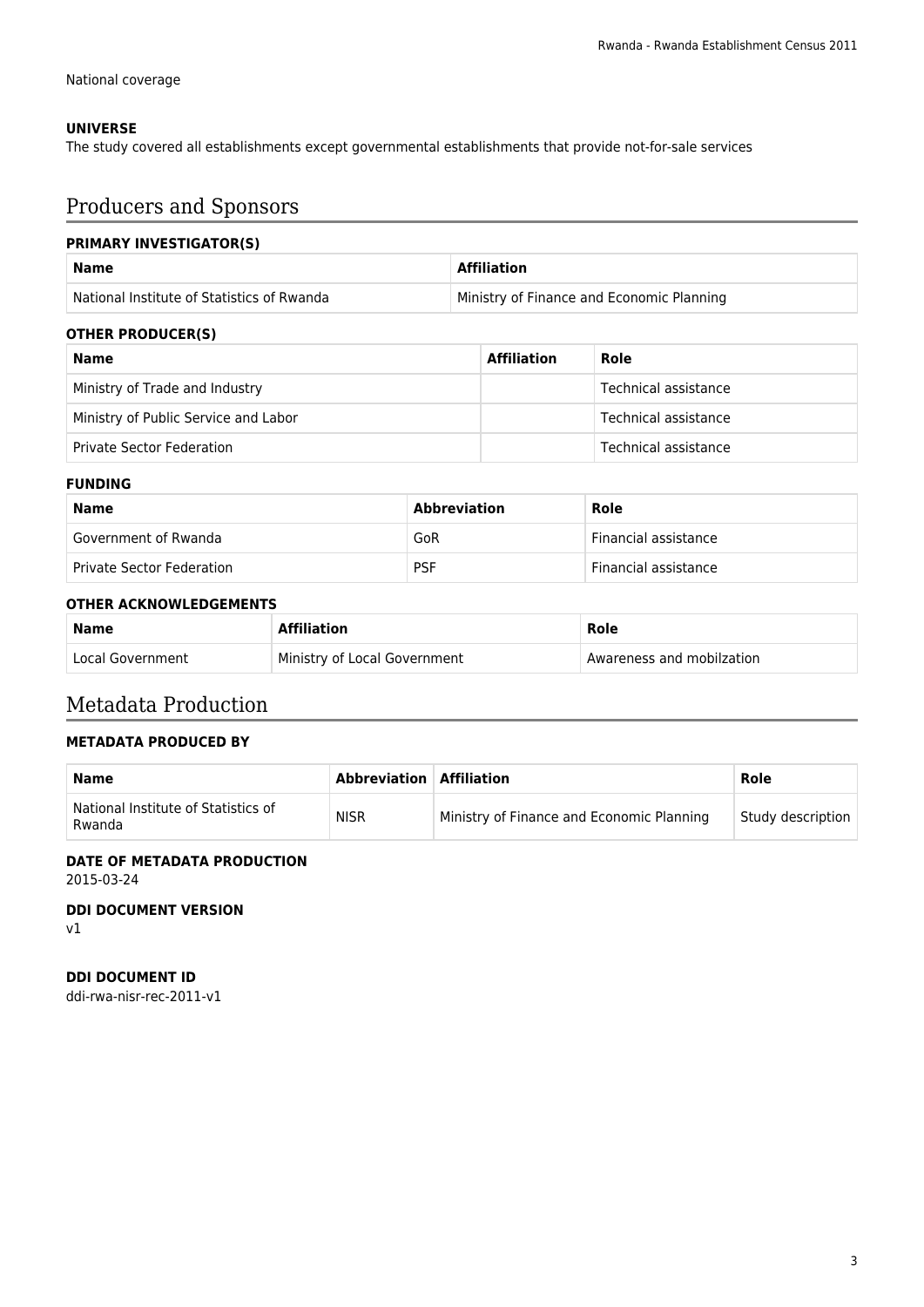# **Sampling**

No content available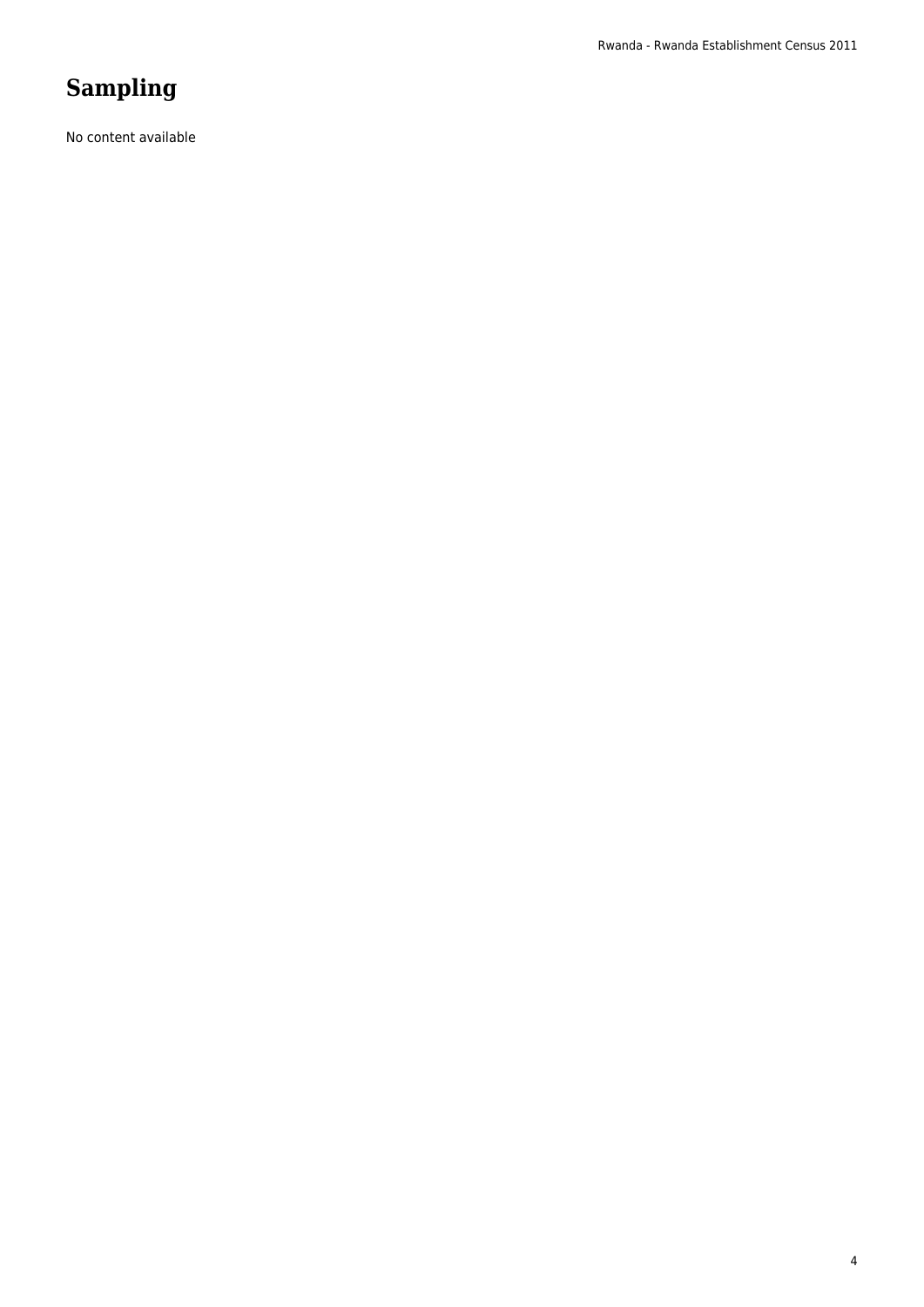# **Questionnaires**

### **Overview**

The questionnaire was first developed in English according to the study objectives , and then translated into Kinyarwanda. In order to minimise potential problems arising in the field, several tests were performed. Feedback was provided by trainees in the central training centre in Kigali, which was then followed by a formal pre-test. After this, revisions were incorporated into the survey with additional feedback being given by trainees at the local training centres around the country. The final version of the questionnaire was developed in Kinyarwanda and translated back into English, and then endorsed by the Steering Committee.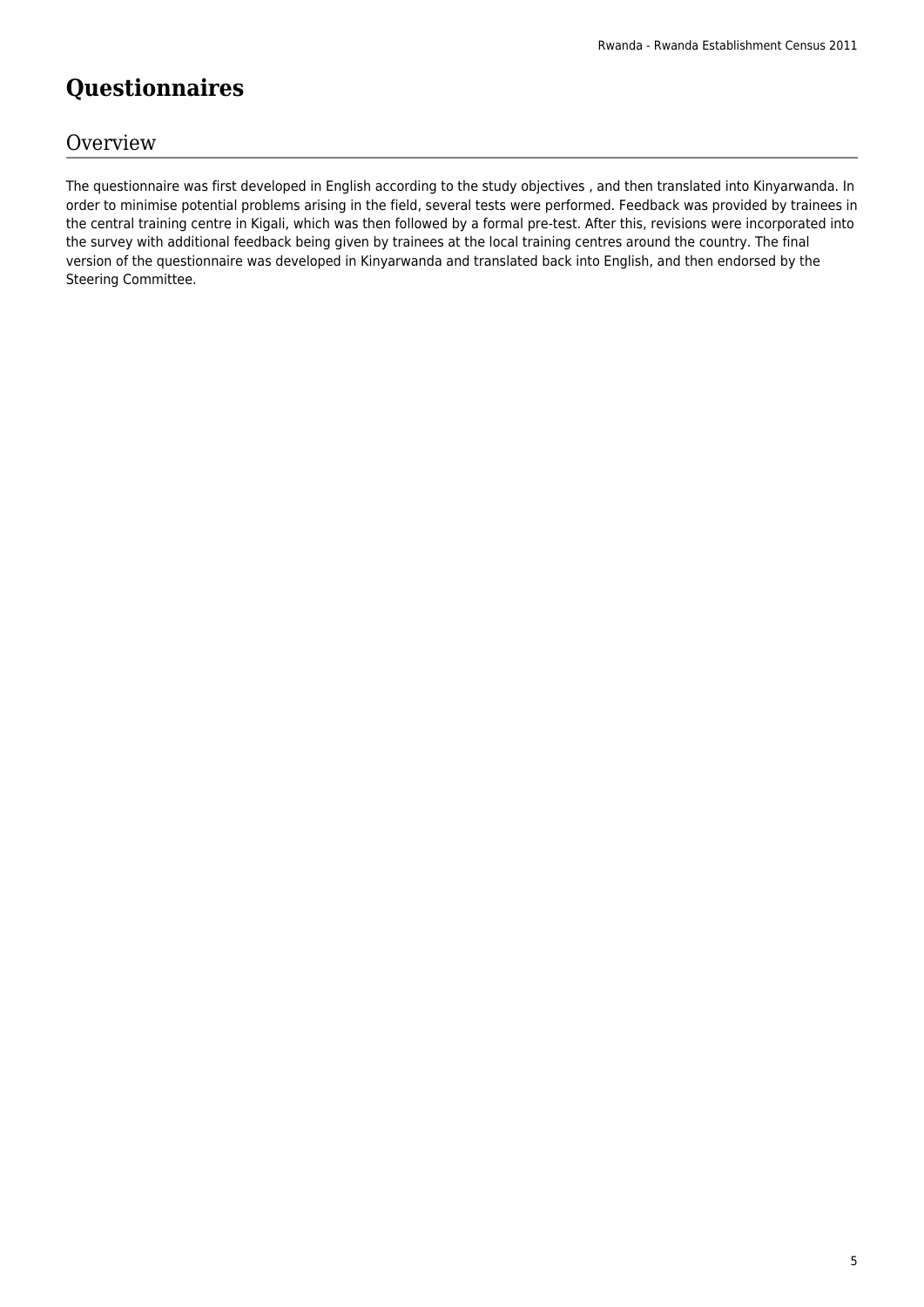# **Data Collection**

### Data Collection Dates

| <b>Start</b> | <b>End</b> | Cycle |
|--------------|------------|-------|
| 2011-02      | 2011-02    | N/A   |
|              |            |       |

### Data Collection Mode

Face-to-face [f2f]

### Questionnaires

The questionnaire was first developed in English according to the study objectives , and then translated into Kinyarwanda. In order to minimise potential problems arising in the field, several tests were performed. Feedback was provided by trainees in the central training centre in Kigali, which was then followed by a formal pre-test. After this, revisions were incorporated into the survey with additional feedback being given by trainees at the local training centres around the country. The final version of the questionnaire was developed in Kinyarwanda and translated back into English, and then endorsed by the Steering Committee.

### Data Collectors

| Name                                       | Abbreviation | <b>Affiliation</b>                        |
|--------------------------------------------|--------------|-------------------------------------------|
| National Institute of Statistics of Rwanda | <b>NISR</b>  | Ministry of Finance and Economic Planning |

### Supervision

Two census coordinators were appointed to regularly assist the Census Manager on high level field work coordination. Ten Field Supervisors were responsible for supervising the implementation of the census in the field within the areas assigned to them. The geographic distribution of field supervisors saw three in Kigali City (one for each district); two in the Eastern Province; one in the Southern Province; three in the Western Province; and one in the Northern Province. Forty three field teams were formed to carry out the data collection. Each team was composed of enumerators, a field editor and the team leader. In most cases each district had one designated team. However, for some districts more than one team was deployed in according to the anticipated number of establishments in larger districts. One The team leader was responsible for providing a weekly progress report to the field supervisor.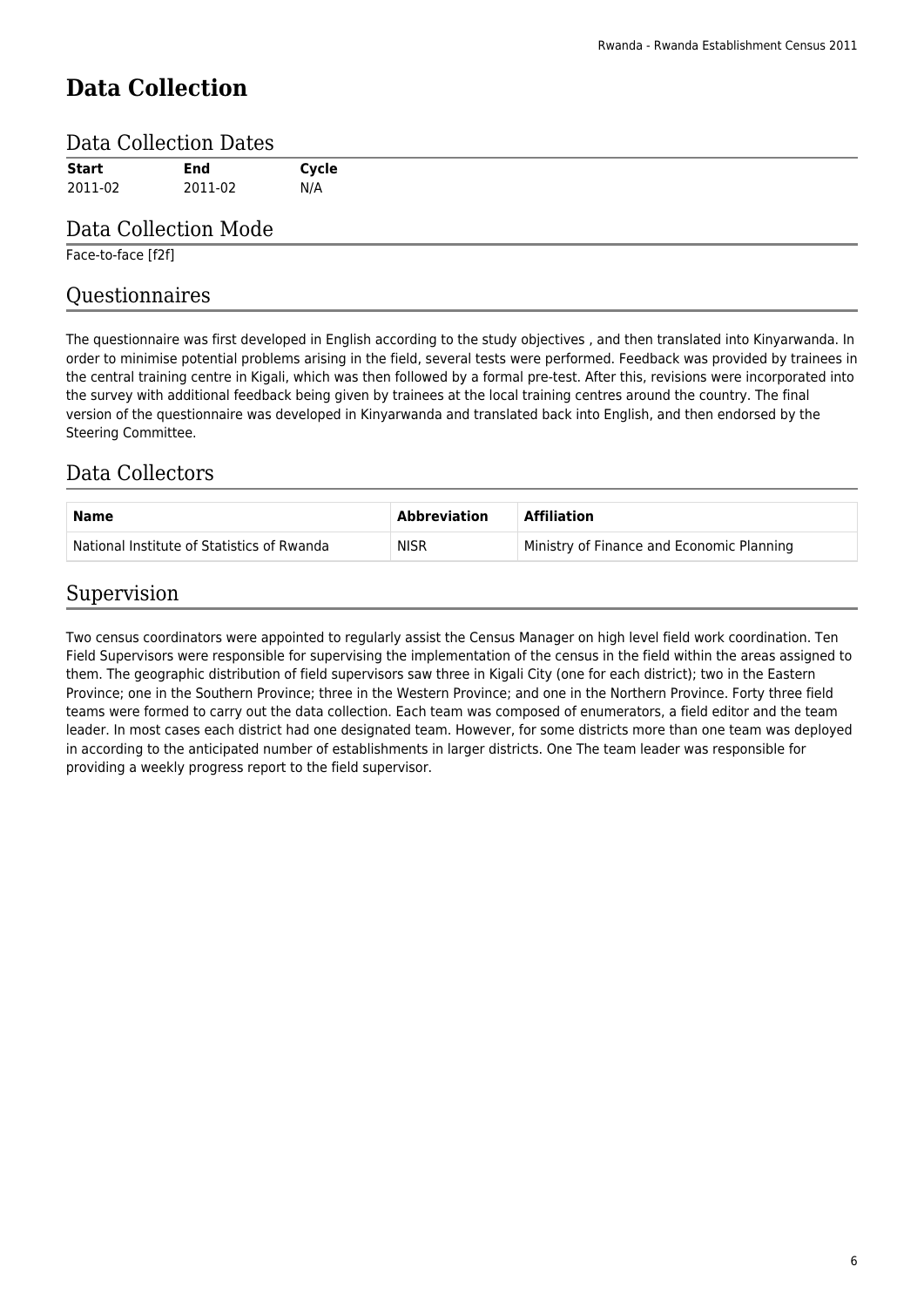# **Data Processing**

### Data Editing

Data editing was continuously performed during and after data entry phase in order to detect out-of-range and/or inconsistent data values. Appropriate actions were taken to introduce necessary corrections or deal with incorrect data. In many cases follow up contacts with the establishments were made to verify previously reported data. Upon producing the clean data file, statistical tabulations have been generated. The data processing software used were CSPro and SPSS.

### Other Processing

The coding of information on the economic activity of establishments was conducted between February 28thand April 8th 2011. Some 32 coders were recruited and trained to complete the coding. Data entry took place between March 8th and May 6th 2011, by 32 experienced data entry clerks. Both data entry and coding activities were conducted at MINICOM premises. CSPro software was used for data entry and International Standard Industry Classification of all Economic Activities (ISIC-4) was used for coding.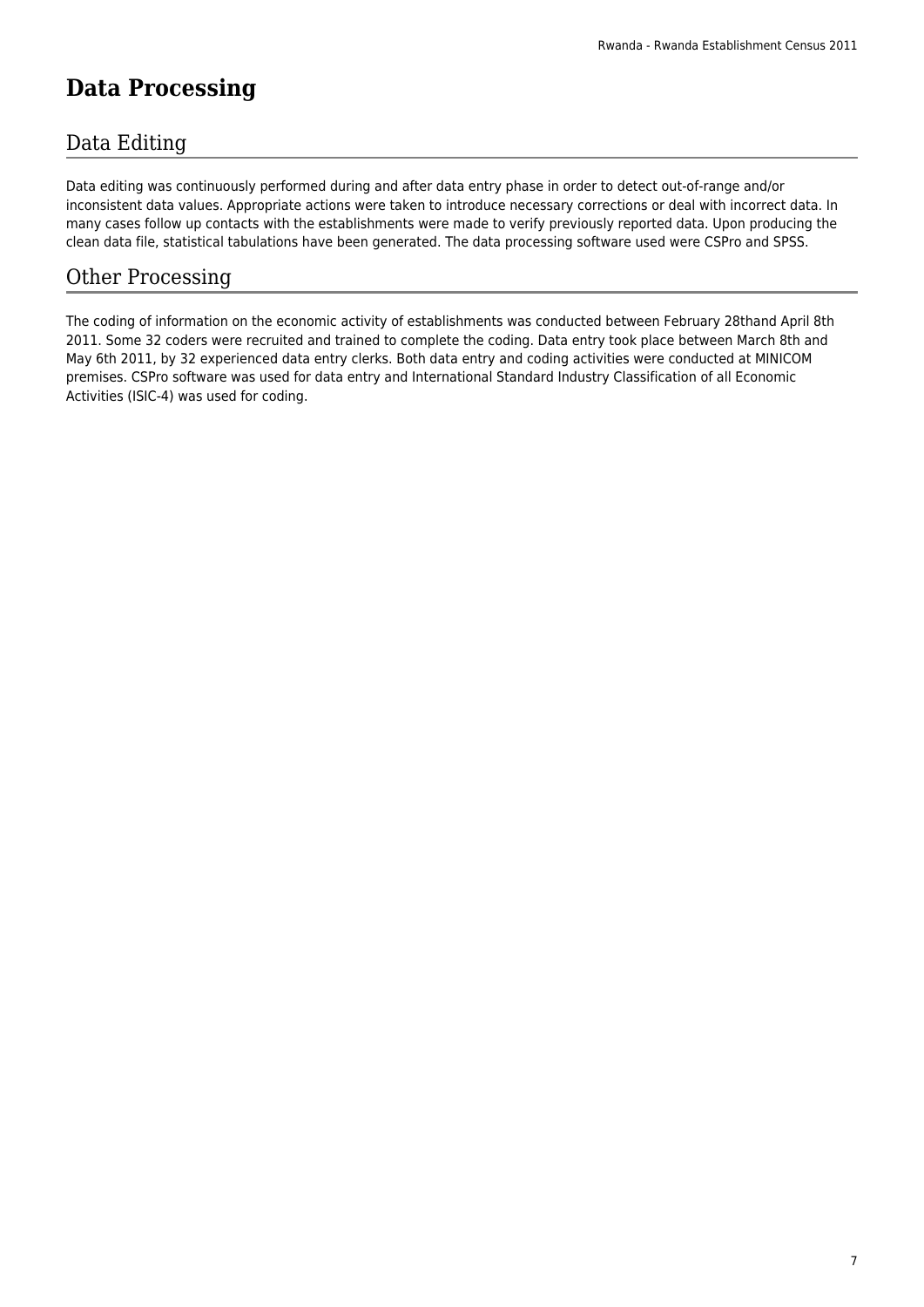# **Data Appraisal**

No content available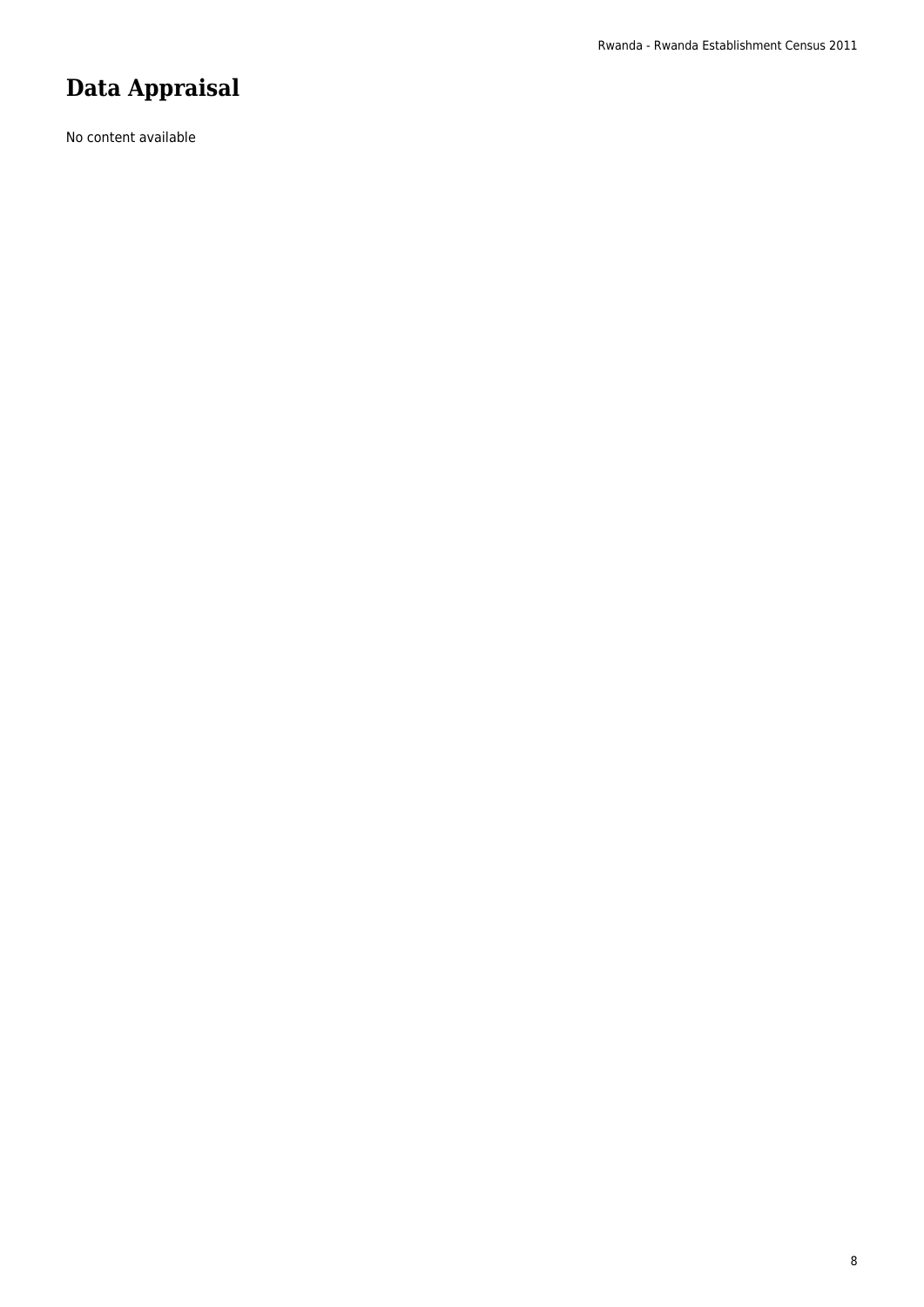# **File Description**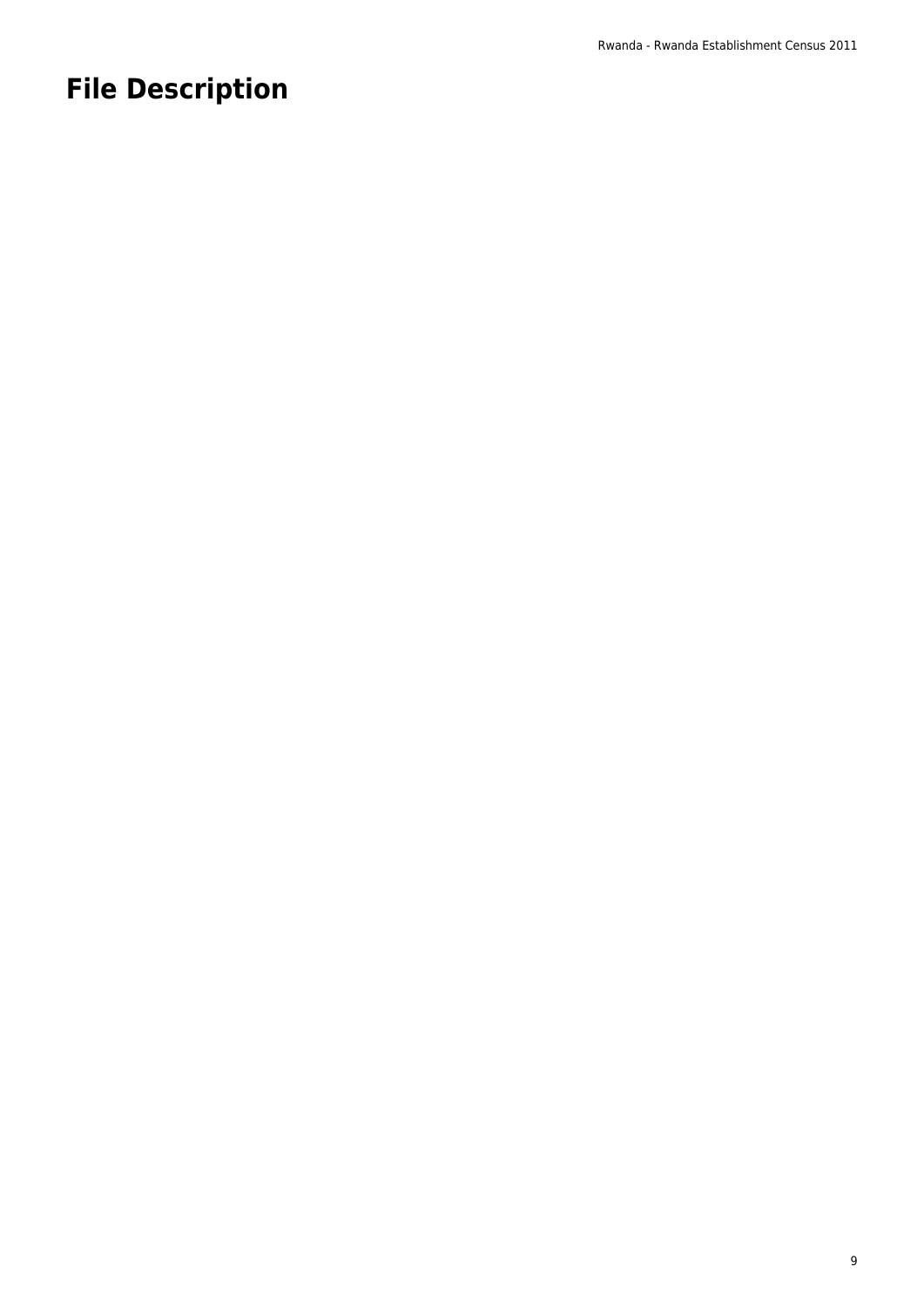# **Variable List**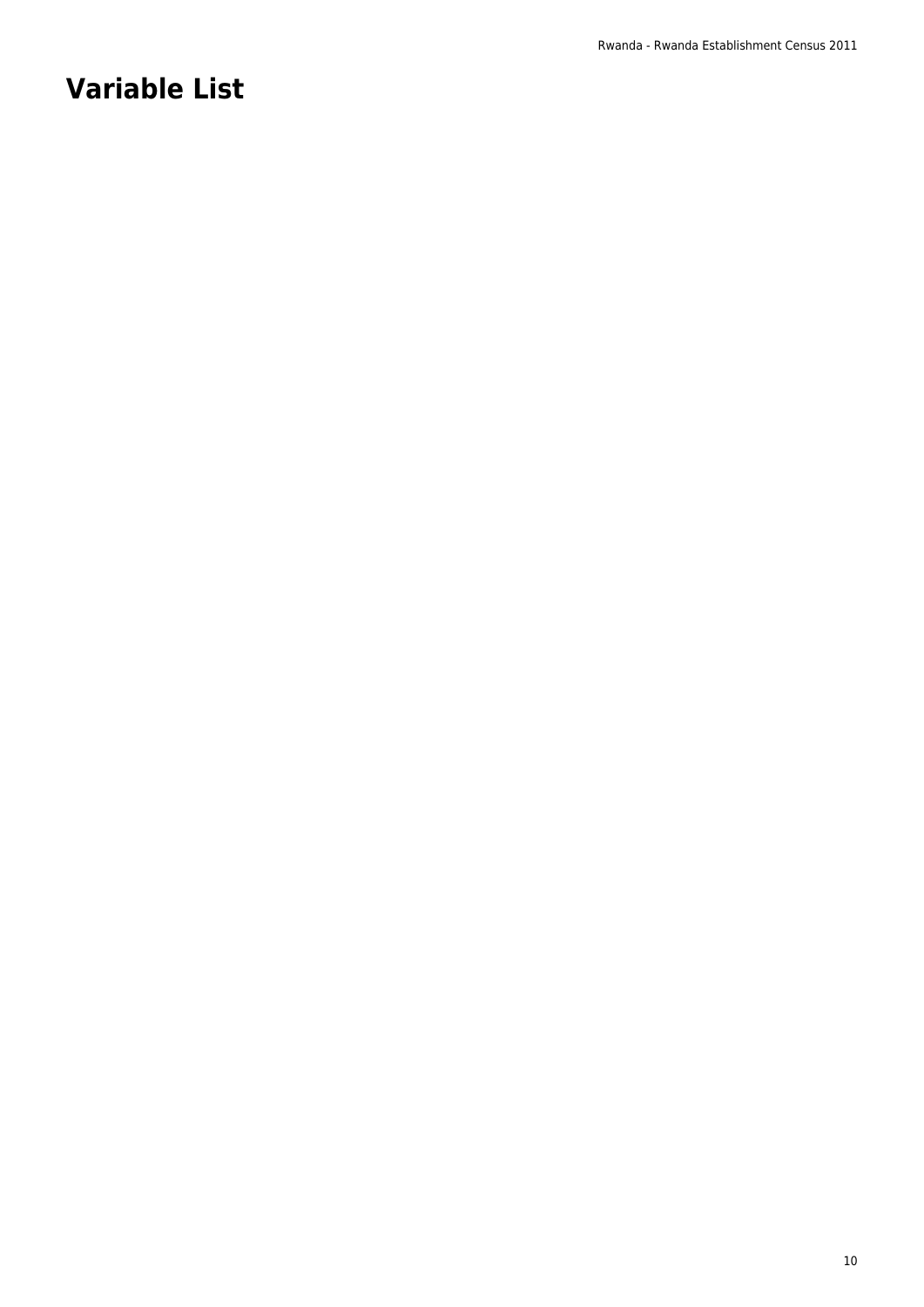# **rec-2010-spss-v1**

| Content             |                   |
|---------------------|-------------------|
| Cases               | 127662            |
| Variable(s)         | 86                |
| Structure           | Type:<br>Keys: () |
| Version             |                   |
| Producer            |                   |
| <b>Missing Data</b> |                   |

# **Variables**

| ID              | <b>Name</b>     | Label                                             | <b>Type</b> | Format             | Question |
|-----------------|-----------------|---------------------------------------------------|-------------|--------------------|----------|
| V1              | ID <sub>1</sub> | <b>PROVINCE</b>                                   | discrete    | numeric            |          |
| V <sub>2</sub>  | ID <sub>2</sub> | 1-2.DISTRICT                                      | discrete    | numeric            |          |
| V3              | ID <sub>3</sub> | 1-3.SECTOR                                        | discrete    | numeric            |          |
| V <sub>4</sub>  | ID4             | 1-4.CELL                                          | discrete    | numeric            |          |
| V <sub>5</sub>  | ID <sub>5</sub> | 1-5.VILLAGE                                       | contin      | numeric            |          |
| V <sub>6</sub>  | ID <sub>6</sub> | 1-6. SERIAL NUMBER WITHIN THE VILLAGE             | contin      | numeric            |          |
| V <sub>7</sub>  | uniqueID        | Establishment key                                 | contin      | numeric            |          |
| V <sub>8</sub>  | Districts_names | <b>Districts</b>                                  | discrete    | numeric            |          |
| V9              | <b>ID10</b>     | 2.2 GENDER OF MANAGER                             | discrete    | numeric            |          |
| V10             | <b>S03</b>      | <b>3. WORKING PLACE</b>                           | discrete    | numeric            |          |
| V11             | <b>S04</b>      | <b>4. WORKING STATUS</b>                          | discrete    | numeric            |          |
| V12             | <b>S05</b>      | 5.SECTOR                                          | discrete    | numeric            |          |
| V13             | S06             | 6.OWNERSHIP                                       | discrete    | numeric            |          |
| V14             | <b>S07</b>      | 7. YEAR OF STARTING OPERATION                     | contin      | numeric            |          |
| V15             | <b>S08A</b>     | 8. MAJOR ECONOMIC ACTIVITY OF THE ESTABLISHMENT   | discrete    | character          |          |
| V16             | <b>S08B</b>     | <b>ISIC CODE</b>                                  | discrete    | numeric            |          |
| V17             | ISIC_LEVEL1     | <b>ISIC FIRST LEVEL</b>                           | discrete    | numeric            |          |
| V18             | <b>S09</b>      | 9.LEGAL STATUS                                    | discrete    | numeric            |          |
| V19             | S92             | 9.2 Is the owner of the establishment its manager | discrete    | numeric            |          |
| V20             | <b>S91</b>      | 9.3. Gender of owner                              | discrete    | numeric            |          |
| V21             | <b>S10A</b>     | 10.1.Social Security Fund                         | discrete    | numeric            |          |
| V <sub>22</sub> | <b>S10B</b>     | 10.2. Rwanda Revenue Authority                    | discrete    | numeric            |          |
| V <sub>23</sub> | <b>S10C</b>     | 10.3. Rwanda Development Board                    | discrete    | numeric            |          |
| V24             | <b>S10F</b>     | 10.4. Rwanda cooperative Agency                   |             | discrete   numeric |          |
| V <sub>25</sub> | S10D            | 10.5. District                                    | discrete    | numeric            |          |
| V26             | <b>S10E</b>     | 10.6.Sector                                       | discrete    | numeric            |          |
| V <sub>27</sub> | <b>PSF</b>      | 10.7.PSF                                          | discrete    | numeric            |          |
| V28             | S10G            | 10.8. Other GoR Agencies                          | discrete    | numeric            |          |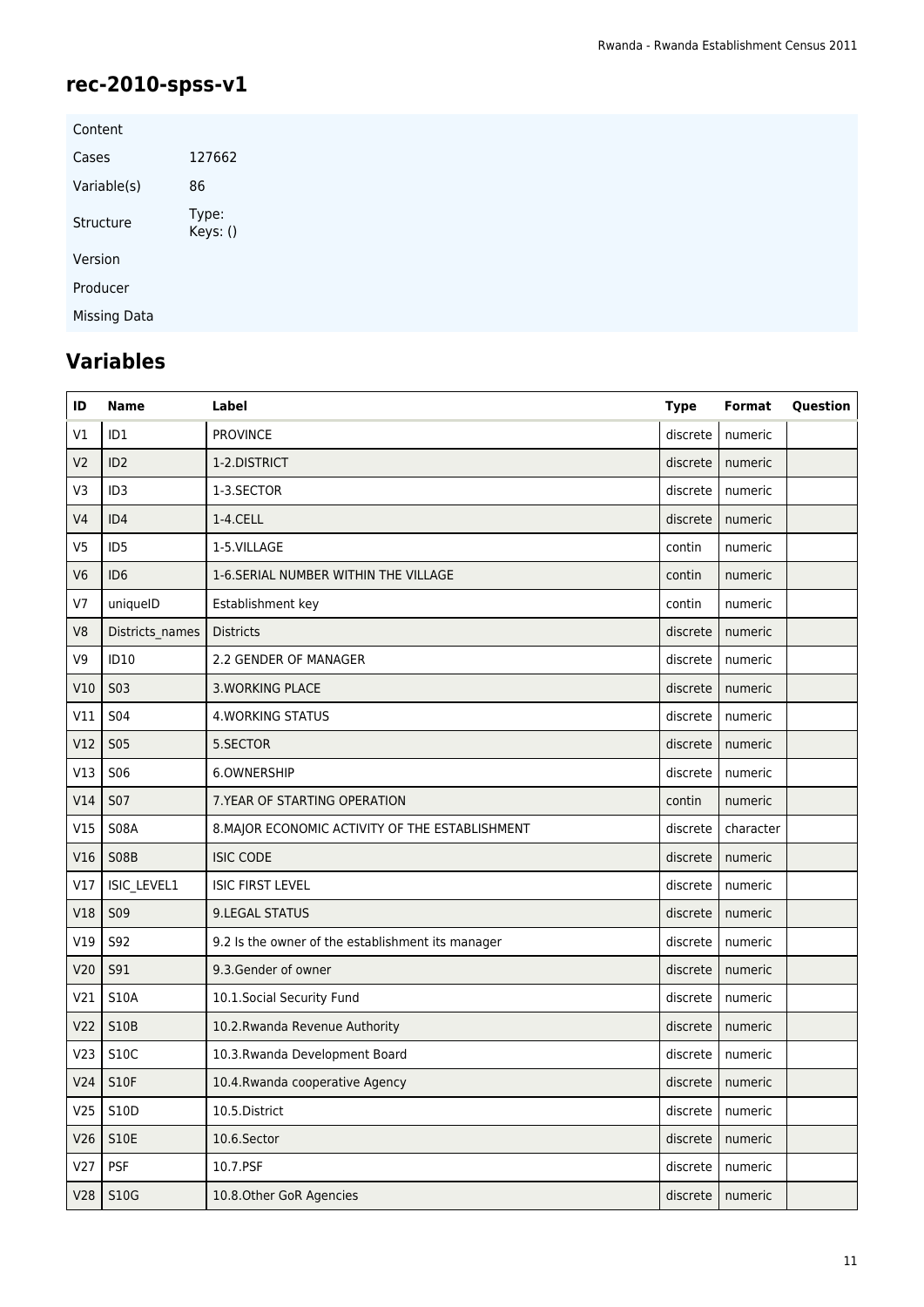| ID              | <b>Name</b>  | Label                                                         | <b>Type</b> | Format             | Question |
|-----------------|--------------|---------------------------------------------------------------|-------------|--------------------|----------|
| V29             | <b>S11A</b>  | 11.1.VAT                                                      | discrete    | numeric            |          |
| V30             | <b>S11B</b>  | 11.2.TPR                                                      | discrete    | numeric            |          |
| V31             | <b>S11C</b>  | 11.3. Income tax                                              | discrete    | numeric            |          |
| V32             | <b>S12</b>   | 12. DOES THE ESTABLISHMENT MAINTAIN REGULAR OPERATIONAL ACCOU | discrete    | numeric            |          |
| V33             | <b>S13</b>   | 13.EMPLOYED CAPITAL                                           | contin      | numeric            |          |
| V34             | <b>S14A</b>  | 14.1Without qualificationR_P_M                                | contin      | numeric            |          |
| V35             | S14B         | 14.1Without qualificationR_P_F                                | contin      | numeric            |          |
| V36             | <b>S14C</b>  | 14.1Without qualificationR_T_M                                | contin      | numeric            |          |
| V37             | S14D         | 14.1Without qualificationR_T_F                                | contin      | numeric            |          |
| V38             | <b>S14E</b>  | 14.1Without qualificationN_R_P_M                              | discrete    | numeric            |          |
| V39             | S14F         | 14.1Without qualificationN_R_P_F                              | discrete    | numeric            |          |
| V40             | S14G         | 14.1Without qualificationN R T M                              | discrete    | numeric            |          |
| V41             | <b>S14H</b>  | 14.1Without qualificationN_R_T_F                              | discrete    | numeric            |          |
| V42             | S14DA        | 14.1Without qualificationT R M                                | contin      | numeric            |          |
| V43             | S14DB        | 14.1Without qualificationT_R_F                                | contin      | numeric            |          |
| V44             | S14DC        | 14.1Without qualificationT_N_R_M                              | discrete    | numeric            |          |
| V45             | <b>S14DD</b> | 14.1Without qualificationT_N_R_F                              | discrete    | numeric            |          |
| V46             | <b>S14M</b>  | 14.2.PrimaryR_P_M                                             | contin      | numeric            |          |
| V47             | <b>S14N</b>  | 14.2.PrimaryR_P_F                                             | contin      | numeric            |          |
| <b>V48</b>      | <b>S140</b>  | 14.2. Primary R_T_M                                           | contin      | numeric            |          |
| V49             | S14P         | 14.2.PrimaryR_T_F                                             | contin      | numeric            |          |
| V50             | <b>S14Q</b>  | 14.2.PrimaryN_R_P_M                                           | discrete    | numeric            |          |
| V51             | <b>S14R</b>  | 14.2.PrimaryN_R_P_F                                           | discrete    | numeric            |          |
| V <sub>52</sub> | <b>S14S</b>  | 14.2.PrimaryN_R_T_M                                           |             | discrete   numeric |          |
| V <sub>53</sub> | S14T         | 14.2.PrimaryN_R_T_F                                           | discrete    | numeric            |          |
| V54             | S14AA        | 14.2PrimaryT_R_M                                              | contin      | numeric            |          |
| V <sub>55</sub> | S14AB        | 14.2PrimaryT_R_F                                              | contin      | numeric            |          |
| V56             | S14AC        | 14.2PrimaryT_N_R_M                                            | discrete    | numeric            |          |
| V57             | S14AD        | 14.2PrimaryT_N_R_F                                            | discrete    | numeric            |          |
| V58             | <b>S14Y</b>  | 14.3.SecondaryR_P_M                                           | contin      | numeric            |          |
| V59             | S14Z         | 14.3.SecondaryR_P_F                                           | contin      | numeric            |          |
| V60             | <b>S140A</b> | 14.3.SecondaryR_T_M                                           | contin      | numeric            |          |
| V61             | S14PA        | 14.3.SecondaryR_T_F                                           | contin      | numeric            |          |
| V62             | <b>S14QA</b> | 14.3.SecondaryN_R_P_M                                         | discrete    | numeric            |          |
| V63             | <b>S14RA</b> | 14.3.SecondaryN_R_P_F                                         | discrete    | numeric            |          |
| V64             | <b>S14SA</b> | 14.3.SecondaryN_R_T_M                                         | discrete    | numeric            |          |
| V65             | S14TA        | 14.3.SecondaryN_R_T_F                                         | discrete    | numeric            |          |
| V66             | S14BA        | 14.3.SecondaryT R M                                           | contin      | numeric            |          |
| V67             | S14BB        | 14.3.SecondaryT_R_F                                           | contin      | numeric            |          |
| <b>V68</b>      | S14BC        | 14.3.SecondaryT_N_R_M                                         | discrete    | numeric            |          |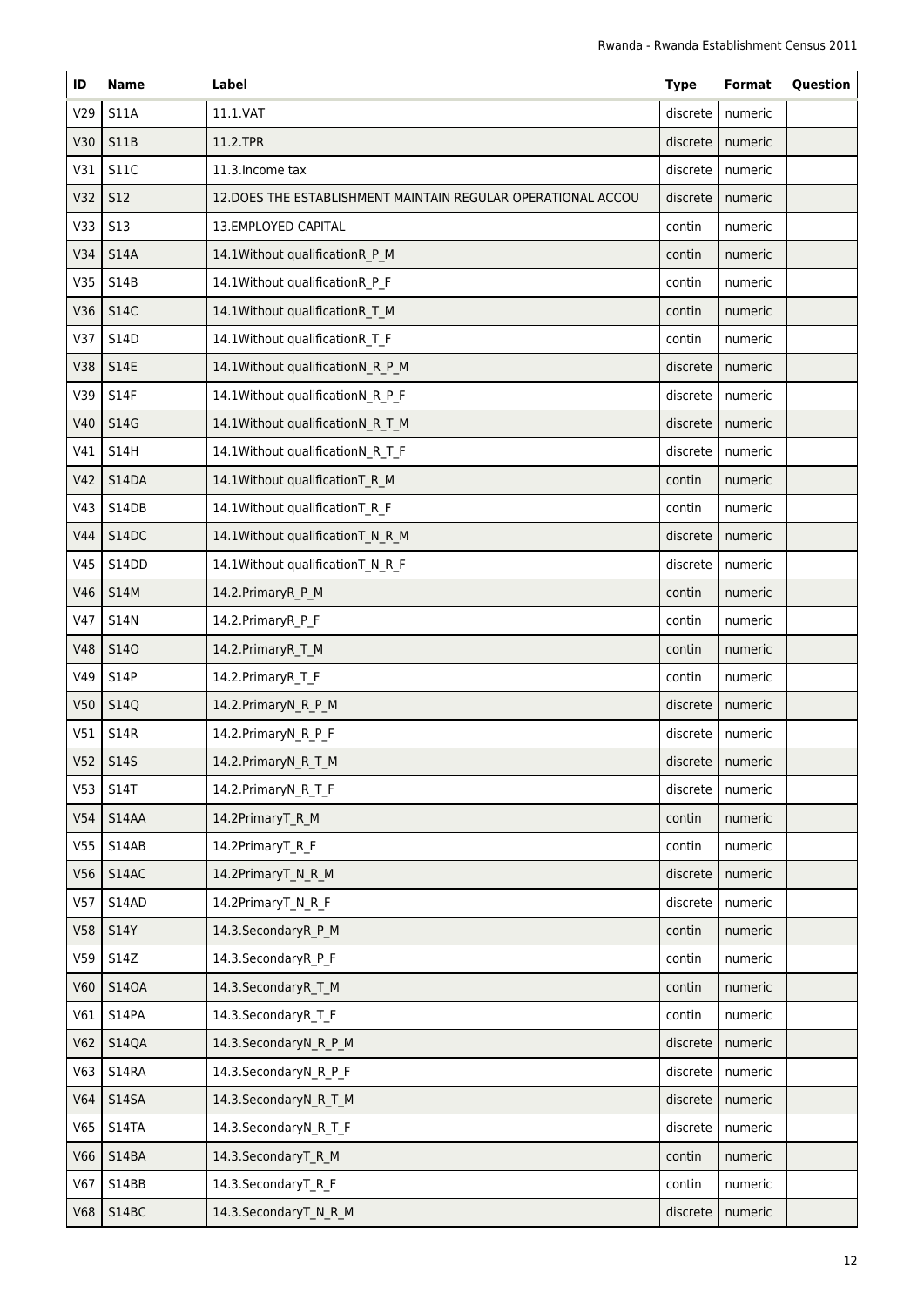| ID         | <b>Name</b>     | Label                                                        | <b>Type</b> | <b>Format</b> | Question |
|------------|-----------------|--------------------------------------------------------------|-------------|---------------|----------|
| V69        | S14BD           | 14.3.SecondaryT_N_R_F                                        | discrete    | numeric       |          |
| V70        | <b>S14YA</b>    | 14.4UniversityR P M                                          | contin      | numeric       |          |
| V71        | S14ZA           | 14.4. University R P F                                       | contin      | numeric       |          |
| V72        | <b>S140B</b>    | 14.4. University R T M                                       | contin      | numeric       |          |
| V73        | S14PB           | 14.4. University R T F                                       | contin      | numeric       |          |
| V74        | <b>S14QB</b>    | 14.4. University NR PM                                       | contin      | numeric       |          |
| V75        | S14RB           | 14.4. University N R P F                                     | discrete    | numeric       |          |
| V76        | S14SB           | 14.4. University NR TM                                       | discrete    | numeric       |          |
| V77        | <b>S14TB</b>    | 14.4. University N R T F                                     | discrete    | numeric       |          |
| V78        | S14CA           | 14.4. University T R M                                       | contin      | numeric       |          |
| V79        | S14CB           | 14.4. University T R F                                       | contin      | numeric       |          |
| <b>V80</b> | <b>S14CC</b>    | 14.4. University T_N_R_M                                     | contin      | numeric       |          |
| V81        | <b>S14CD</b>    | 14.4. University T N R F                                     | discrete    | numeric       |          |
| <b>V82</b> | S <sub>15</sub> | <b>15.ESTABLISHMENT TYPE</b>                                 | discrete    | numeric       |          |
| V83        | <b>S16A</b>     | 16.1 Total Number of Branches in Rwanda                      | contin      | numeric       |          |
| <b>V84</b> | <b>S16B</b>     | 16.2 Main Economic Activity of the Enterprise                | discrete    | character     |          |
| V85        | S163            | <b>ISIC CODE</b>                                             | discrete    | numeric       |          |
| <b>V86</b> | S163B           | 16.3 Total Number of working persons in all branches in Rwan | contin      | numeric       |          |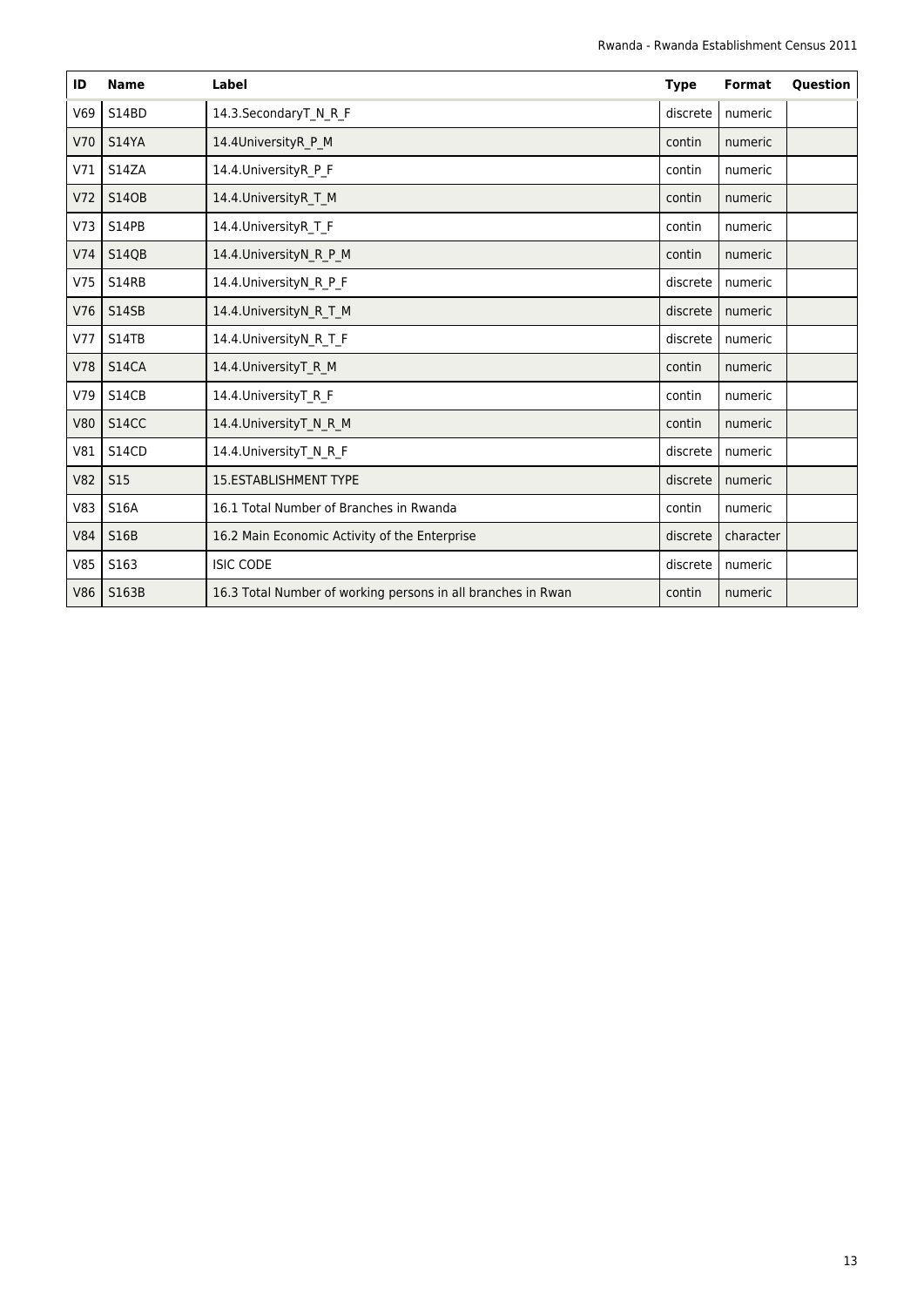# **Related Materials**

# **Questionnaires**

# Rwanda Establishment Census Questionnaire

| Title          | Rwanda Establishment Census Questionnaire                                                                                        |
|----------------|----------------------------------------------------------------------------------------------------------------------------------|
| Author(s)      | National Institute of Statistics of Rwanda                                                                                       |
| Date           | 2011-01-01                                                                                                                       |
| Country        | Rwanda                                                                                                                           |
| Language       | English                                                                                                                          |
| Contributor(s) | The key contributors were the Ministry of Public Service and Labor, Ministry of Trade and Industry, Private<br>Sector Federation |
| Publisher(s)   | <b>NISR</b>                                                                                                                      |
| Description    | This is the questionnaire for the Establishment census                                                                           |
| Filename       | g-rec-2011-eng.pdf                                                                                                               |

# Ibarura ry'Imirimo n'aho Ikorerwa

| Title          | Ibarura ry'Imirimo n'aho Ikorerwa                                                                                                |
|----------------|----------------------------------------------------------------------------------------------------------------------------------|
| subtitle       | Urutonde rw' Ibibazwa                                                                                                            |
| Author(s)      | National Institute of Statistics of Rwanda                                                                                       |
| Date           | 2011-01-01                                                                                                                       |
| Country        | Rwanda                                                                                                                           |
| Language       | Kinyarwanda                                                                                                                      |
| Contributor(s) | The key contributors were the Ministry of Public Service and Labor, Ministry of Trade and Industry, Private<br>Sector Federation |
| Publisher(s)   | <b>NISR</b>                                                                                                                      |
| Description    | This is the questionnaire for Establishment Census                                                                               |
| Filename       | g-rec-2011-kiny.pdf                                                                                                              |

### **Reports**

### Rwanda Establishment Census

| Title          | Rwanda Establishment Census                                                                                                      |
|----------------|----------------------------------------------------------------------------------------------------------------------------------|
| subtitle       | Analytical Report                                                                                                                |
| Author(s)      | National Institute of Statistics of Rwanda                                                                                       |
| Date           | 2011-08-01                                                                                                                       |
| Country        | Rwanda                                                                                                                           |
| Language       | English                                                                                                                          |
| Contributor(s) | The key contributors were the Ministry of Public Service and Labor, Ministry of Trade and Industry, Private<br>Sector Federation |
| Publisher(s)   | <b>NISR</b>                                                                                                                      |
| Description    | This is the final report for Establishment Census 2011                                                                           |
| Filename       | rec-2011-final-report.pdf                                                                                                        |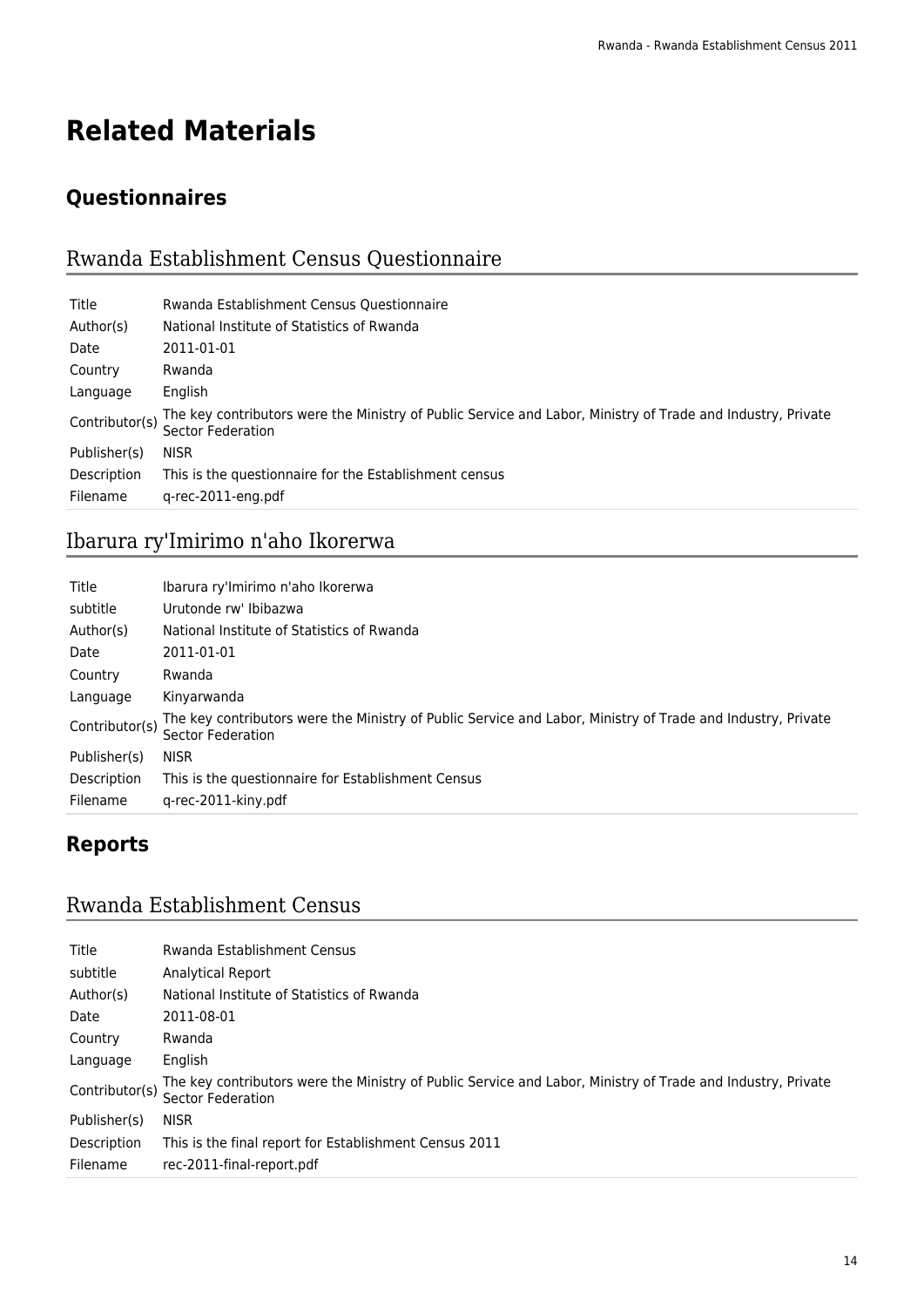### **Technical documents**

### Igitabo Gikubiyemo Amabwiriza Agenga Ibarura ry'Imirimo n'aho Ikorerwa

| Title          | Igitabo Gikubiyemo Amabwiriza Agenga Ibarura ry'Imirimo n'aho Ikorerwa                                                                  |
|----------------|-----------------------------------------------------------------------------------------------------------------------------------------|
| Author(s)      | <b>NISR</b>                                                                                                                             |
| Date           | 2011-01-01                                                                                                                              |
| Country        | Rwanda                                                                                                                                  |
| Language       | Kinyarwanda                                                                                                                             |
| Contributor(s) | The key contributors were the Ministry of Public Service and Labor, Ministry of Trade and Industry, Private<br><b>Sector Federation</b> |
| Publisher(s)   | <b>NISR</b>                                                                                                                             |
| Description    | This is the instruction manual for Establishment Census field work                                                                      |
| Filename       | rec-2011-instruction-manual-kin.pdf                                                                                                     |

# Ifishi Ikoreshwa mu Kubara Ibigo

| Title          | Ifishi Ikoreshwa mu Kubara Ibigo                                                                                                 |
|----------------|----------------------------------------------------------------------------------------------------------------------------------|
| Author(s)      | <b>NISR</b>                                                                                                                      |
| Date           | 2011-01-01                                                                                                                       |
| Country        | Rwanda                                                                                                                           |
| Language       | Kinyarwanda                                                                                                                      |
| Contributor(s) | The key contributors were the Ministry of Public Service and Labor, Ministry of Trade and Industry, Private<br>Sector Federation |
| Publisher(s)   | <b>NISR</b>                                                                                                                      |
| Description    | This is the Establishment Census listing form                                                                                    |
| Filename       | rec-2011-listing-form.pdf                                                                                                        |

# Ifishi yuzuzwa n'Umuyobozi ku Rwego rw'Akarere

| Title          | Ifishi yuzuzwa n'Umuyobozi ku Rwego rw'Akarere                                                                                   |
|----------------|----------------------------------------------------------------------------------------------------------------------------------|
| Date           | 2011-01-01                                                                                                                       |
| Country        | Rwanda                                                                                                                           |
| Language       | Kinyarwanda                                                                                                                      |
| Contributor(s) | The key contributors were the Ministry of Public Service and Labor, Ministry of Trade and Industry, Private<br>Sector Federation |
| Publisher(s)   | <b>NISR</b>                                                                                                                      |
| Description    | This is district weekly progress report used during the Establishment Census 2011                                                |
| Filename       | rec-2011-district-weekly-progress-report-form.pdf                                                                                |

# Ifishi Yuzurwa n'Umuyobowi ku Rwego rw'Intara/Umujyi wa Kigali

| Title          | Ifishi Yuzurwa n'Umuyobowi ku Rwego rw'Intara/Umujyi wa Kigali                                                                   |
|----------------|----------------------------------------------------------------------------------------------------------------------------------|
| Author(s)      | <b>NISR</b>                                                                                                                      |
| Date           | 2011-01-01                                                                                                                       |
| Country        | Rwanda                                                                                                                           |
| Language       | Kinyarwanda                                                                                                                      |
| Contributor(s) | The key contributors were the Ministry of Public Service and Labor, Ministry of Trade and Industry, Private<br>Sector Federation |
| Publisher(s)   | <b>NISR</b>                                                                                                                      |
| Description    | This is the provincial weekly progress report form used during the Establishment Census                                          |
| Filename       | rec-2011-provincial-weekly-progress-report-form.pdf                                                                              |